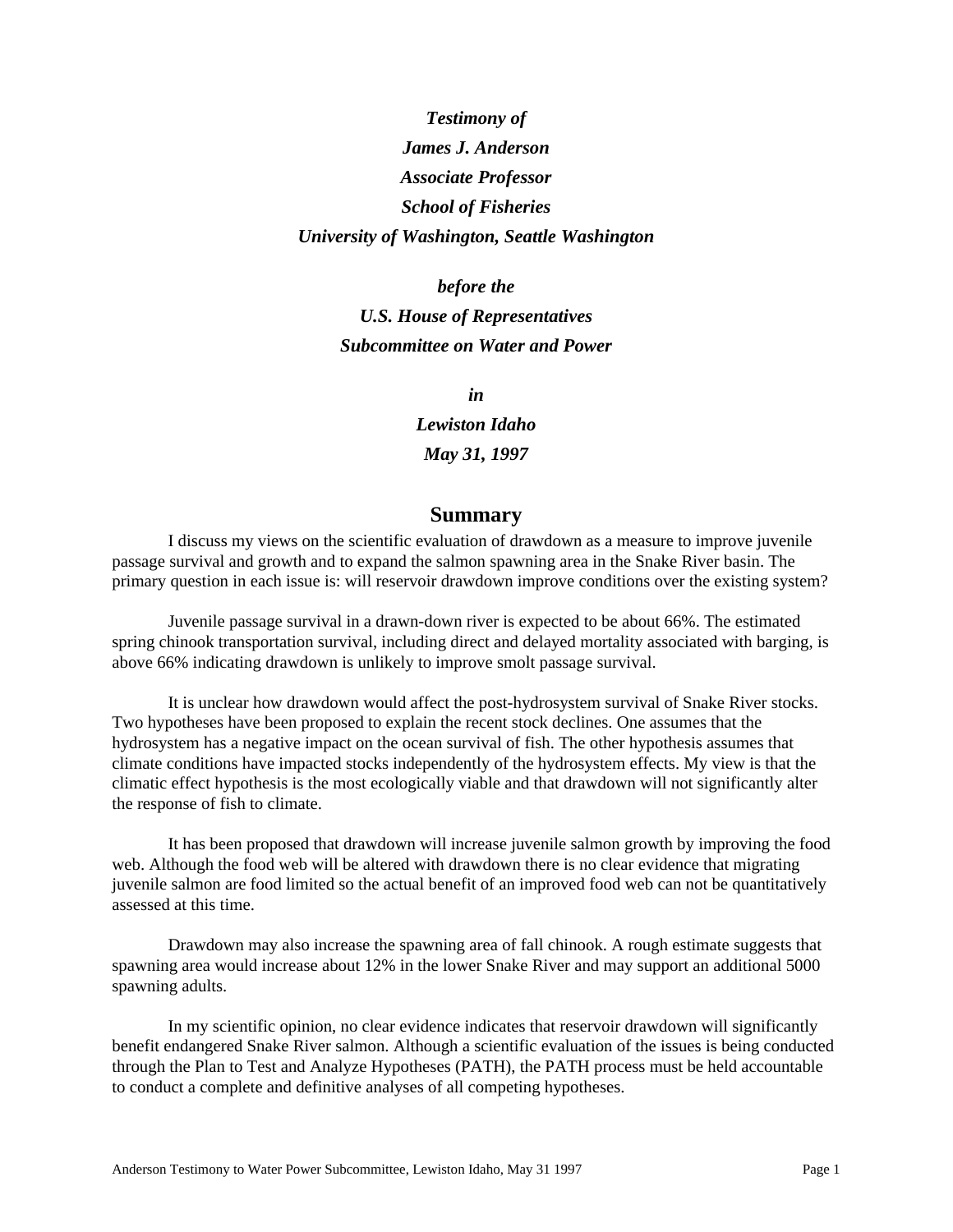### **Testimony**

My name is James J. Anderson, I am an associate professor in the School of Fisheries at the University of Washington. I have studied Columbia and Snake River salmon for fifteen years and my research group, (currently with five students and fourteen staff) is engaged in both field studies and quantitative analyses of the environmental and hydrosystem factors affecting the decline of salmon and the actions being taken to recover the runs. In particular, we are actively involved in evaluating the biological and physical consequences of reservoir drawdown through funding from the Bonneville Power Administration and the Army Corps of Engineers. I am a member of the PATH group (Plan to Analyze and Test Hypotheses) which was formed by the National Marine Fisheries Service and the Northwest Power Planning Council to evaluate, in detail, the scientific issues involved salmon recovery. Its members are drawn from state, tribal and federal fisheries agencies, regional universities, and private consultants. In addition, I am participating in the Army Corps of Engineers Dissolved Gas Abatement Study (DEGAS) which is evaluating efforts to reduce dissolved gas generated by hydrosystem spill. My group developed the Columbia River Salmon Passage model (CRiSP) which is one of the analytical models being used in PATH. Finally, my students have produced theses on the migration of fish through the hydrosystem, factors controlling emergence of salmon fry, the ocean distribution of salmon and the evolutionary strategies of ocean and stream type chinook.

In my testimony I will discuss scientific studies related to drawdown and in particular the analyses to assess how drawdown will alter juvenile passage survival. I will also briefly discuss the impacts of drawdown on juvenile salmon growth and the increase of adult spawning area.

In the PATH process to evaluate for drawdown we are asking three questions:

- 1. What will be the impact of the construction phase?
- 2. What will be the effect as the river adjusts to drawdown?
- 3. Will the river at the new equilibrium level improve fish conditions over the current hydrosystem?

We can consider these questions in reverse order since there is no need to consider the first two questions if the answer to the third is that drawdown does not improve upon the current system.

#### **The effect of drawdown on fish survival**

To address question three, PATH scientists are considering the potential survival of juvenile migration under drawdown and then will compare this to the estimate of survival that can be obtained with fish transportation. Estimating the potential smolt survival in drawdown is actually straightforward. Using studies through the undammed portions of the system prior to the construction of the hydrosystem, and recent estimates of survival through tributaries, dams and reservoirs, we can estimate the total survival of juvenile fish traveling first through a drawndown river system stretching from Lower Granite Dam to John Day Dam and then through the three remaining dams on the lower Columbia. Assuming 90% survival through the natural river and 90% survival through each of the three remaining dam/ reservoir complexes, the combined passage survival is 66%. For drawdown to benefit juvenile survival the existing transportation system survival, including any delayed survival associated with transportation, must be under 66%.

PATH scientists are currently evaluating the total survival expected from fish passing through the combined in-river and barge passage routes. The scientists have concluded that the direct survival in barging is over 95%. If this were the only source of mortality in transportation then there would be no benefit to drawdown since juvenile passage survival would decrease considerably with drawdown. The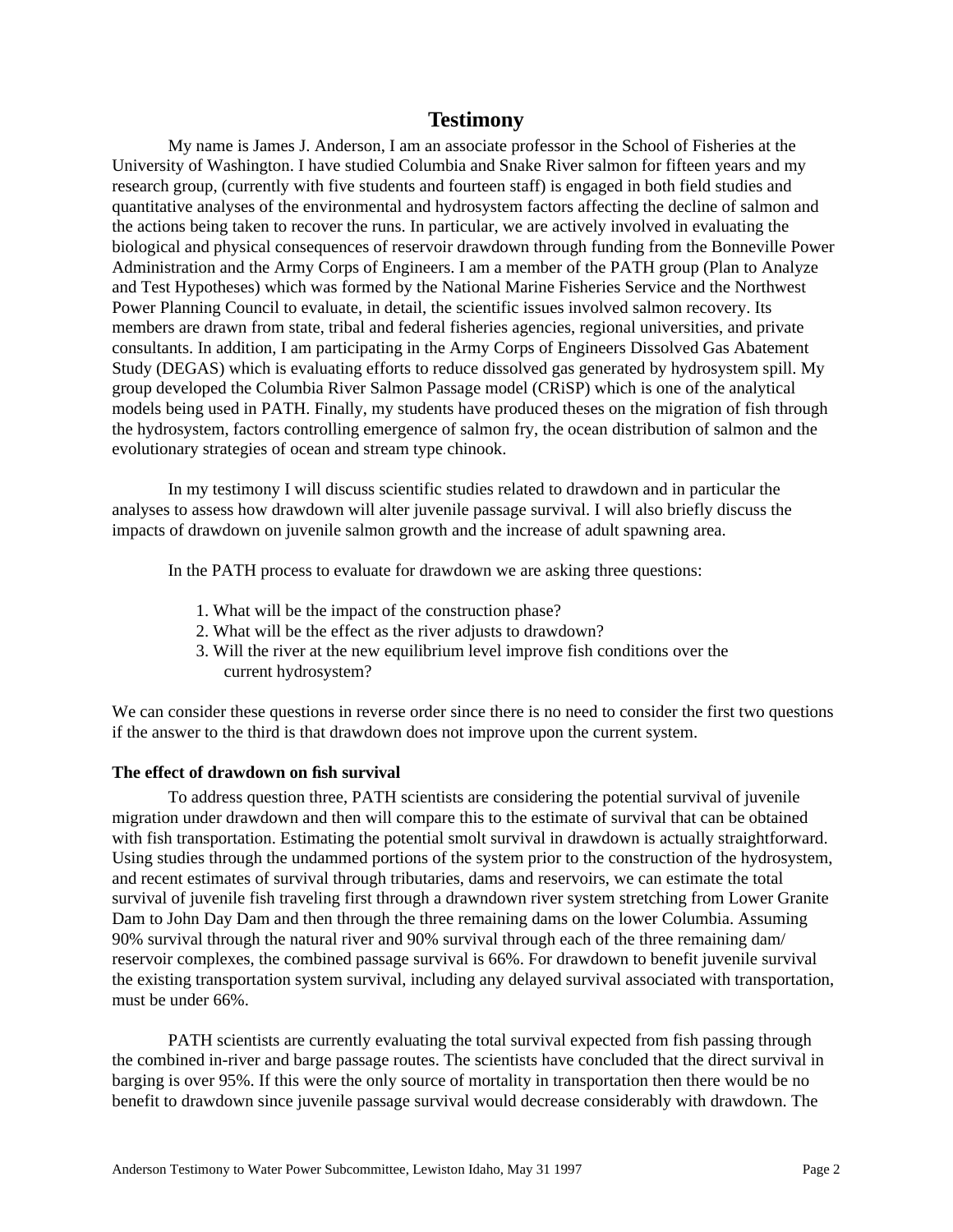analysis is not this straightforward though because PATH scientists have also shown that life cycle mortality, determined from the relationship of adult spawners to recruits, increased significantly in the 1980's and is coincident with the development of both the hydrosystem and the transportation program. Since studies of the direct juvenile passage survival cannot account for this increased mortality, the PATH group has concluded that the increase is likely due to post-hydrosystem mortality. An important question then is whether this recent mortality increase is associated with the Snake River hydrosystem and fish transportation or whether it is the consequence of other factors such as the 1977 climatic regime shift, changes in habitat, or differences in the seasonal flow patterns resulting from storage reservoir regulation. Many of these possible factors have had significant changes coincident with completion of the Snake River hydrosystem in 1976. Thus, ascribing reasons for this additional mortality is difficult yet critical to deciding the fates of the mutually exclusive actions: the fish transportation program and reservoir drawdown.

The current analyses in PATH are focused on assessing the contributions of climate and the hydrosystem to the additional mortality. Clearly, the contributions of each have varied over the past hundred years. Favorable ocean conditions prior to 1920 sustained high harvest rates of Columbia River fish. In 1920 a shift to a dry climate regime was coincident with the beginning of the decline in the stocks, which has brought us to the ESA listing of the Snake River stocks. In the 1950s and 60s the weather shifted to a wet pattern which was favorable to fish but masked the detrimental effects of the hydrosystem under development. In 1977 the climate regime shifted back to a dry pattern and both Columbia Basin and coastal stocks decline with a temporary increase coincident with the strong El Nino effect in the early 1980s.

Realizing that both climate and hydrosystem changes have contributed to the variations in Columbia Basin stocks over a hundred year period, the immediate problem confronting PATH scientists is to assess the contributions of the climate regime and the changes in hydro operations before and after 1977. To resolve this issue PATH scientists are incorporating a variety of information including estimates of salmon productivity between 1952 and 1990, estimates of in-river survival extending from 1966 through 1996, and a handful of estimates of the effectiveness of transportation based on adult returns of tagged salmon that were either barged or migrated in-river as juveniles.

The first PATH task was to assess the level of additional mortality. The approach was straightforward and used the stock recruitment data between 1952 and 1990. The analysis showed that mortality increased in the late 1970s, decreased in the 1980s and then increased again through 1990. In addition, based on the large number of returning spring chinook adults this year, we expect that the posthydrosystem mortality in the 1995 outmigration was low.

Ascribing causes for the variation in additional mortality is a more difficult task because the information from adult returns alone is not sufficient to disentangle the effects of climate and the hydrosystem. One of the few approaches is to include information from the transport studies, which allows us to determine if the additional mortality of barged vs. in-river passage fish are different. That is, the approach allows us to assess if there is a "delayed mortality" associated with barging that fish migrating in-river do not experience. This question is germane to determining whether or not barging works, which then reflects on the value of drawdown as a replacement action.

Essentially all statistically significant transportation studies from 1968 through 1995 indicate that survival to adult was greater for barged fish than for in-river fish. In recent years, which best reflect the expected future hydrosystem operation, the ratio of adult survival of barged to in-river fish was about two to one. We can determine if post-hydrosystem mortality of barged and in-river fish are different with a simple calculation. Noting that two barged fish return for every one in-river fish, and with a barge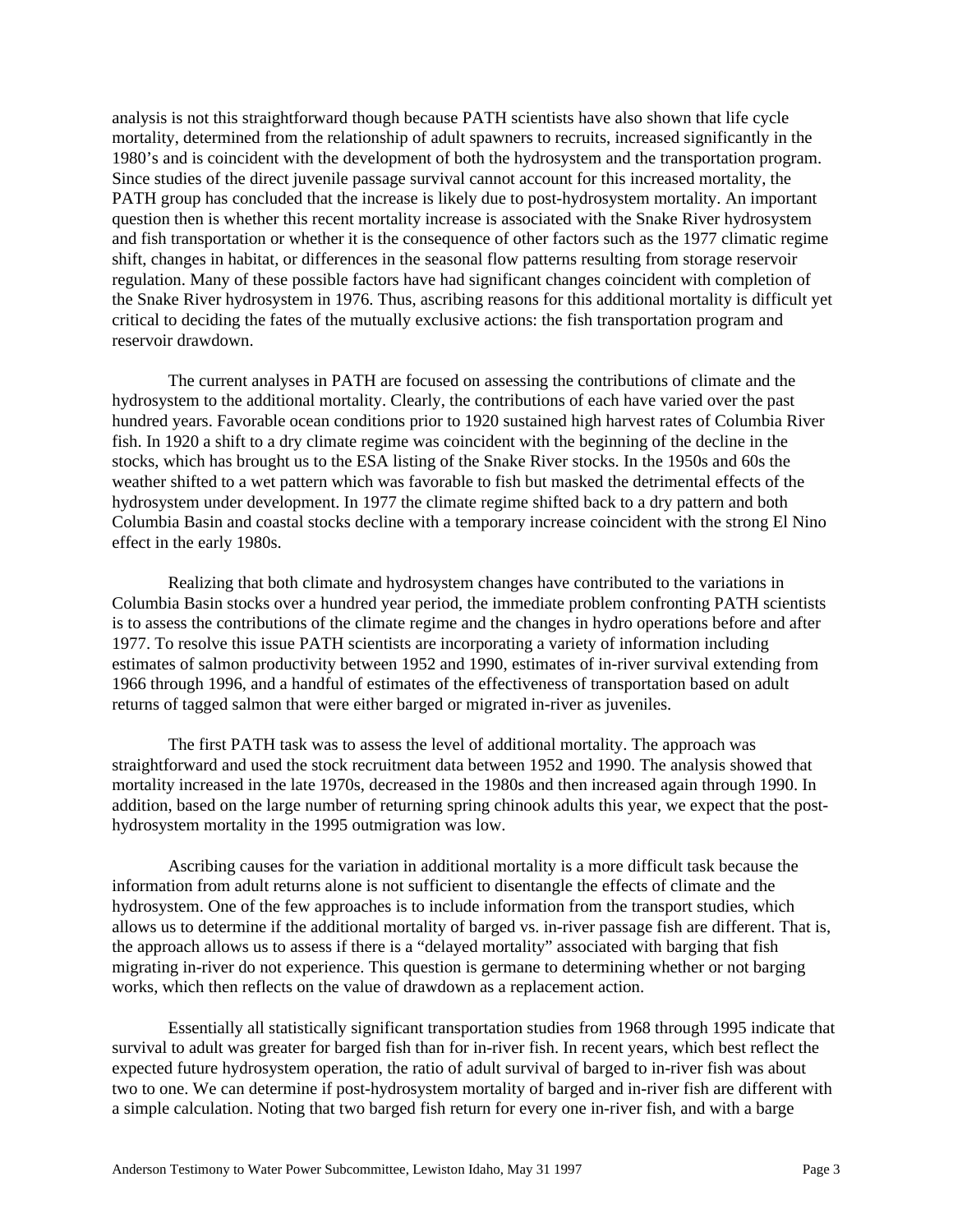survival of 100% and an in-river survival of 50% then the observed 2 to 1 ratio is achieved without a difference in the post-hydrosystem survival of the passage routes. The existing passage and barge survival data support these estimates and provide compelling evidence that there is no significant posthydrosystem mortality from fish transporation. Thus, the additional mortality as a result of the development of the transportation program is likely the result of other factors. This evidence also suggests that the fish transportation is a viable program and drawdown will not improve upon the existing juvenile passage conditions.

It still remains to be determined why the Snake River fish have experienced a significant increase in mortality in the last decade. Eliminating transportation delayed mortality does eliminate the possibility that other hydrosystem factors may affect both in-river and barged fish. Nor does it eliminate the possibility that the decline was the result of climate factors acting outside the hydrosystem. A number of competing hypotheses of varying complexity can, and have been considered, but so far they are all vaguely articulated at an ecological level.

One hypothesis is that the hydrosystem has made the Snake River stocks more susceptible to climate changes, although no mechanism has been proposed for how this might occur. A second hypothesis is that the Snake River stocks, being further up-river than the more stable lower Columbia stocks, are naturally more responsive to climate changes. There is some support for this hypothesis: in the Fraser River, which has no dams, the up-river stocks have declined more than the down river stocks. Again, a hypothesis for how climate affects fish in this manner has not yet been detailed in ecological terms.

My personal scientific belief is that changes in climate and ocean conditions are primarily responsible for both the recent decline in Snake River spring chinook and the large increase in returns from the 1995 outmigrants. I am advocating that this scenario receive close scrutiny in the PATH process.

#### **The effects of drawdown on fish growth and spawning area**

Finally, although the discussion of the benefits and detriments of drawdown to juvenile fish survival has been PATH's first consideration there are other issues to address, including the possible benefits to juvenile growth and increased spawning in the lowered reservoir. Again many uncertainties exist with these issues but the same process used to address the survival issues can be applied. That is, we need to assess first what is the potential end state of the system with drawdown and second how different is the state from the current river system.

Concerning fish growth benefits from a natural river drawdown, the Independent Scientific Group postulated in "Return to the River" that natural river drawdown may significantly improve juvenile growth, especially for ocean type fall chinook which feed as they migrate through the river system. This claim, although qualitatively reasonable, has not been supported by actual measurements of fish food limitations. If a justification for drawdown is based on the claim that fish growth will be improved, it must first be determined that fish growth is limited in the existing system.

Drawdown can potentially increase the spawning area of ocean type fall chinook. A first order assessment of this benefit can be made using historical estimates of spawning numbers. J. Williams of NMFS has estimated (personal communication) that prior to the dams, the lower Snake River contained about 5000 adults while the total Snake River contained about 40000. Thus, a four pool Snake River drawdown is expected to increase the spawning area by about 12%. Estimates as to how long it will take for the fish to actually populate the lower river have not been developed.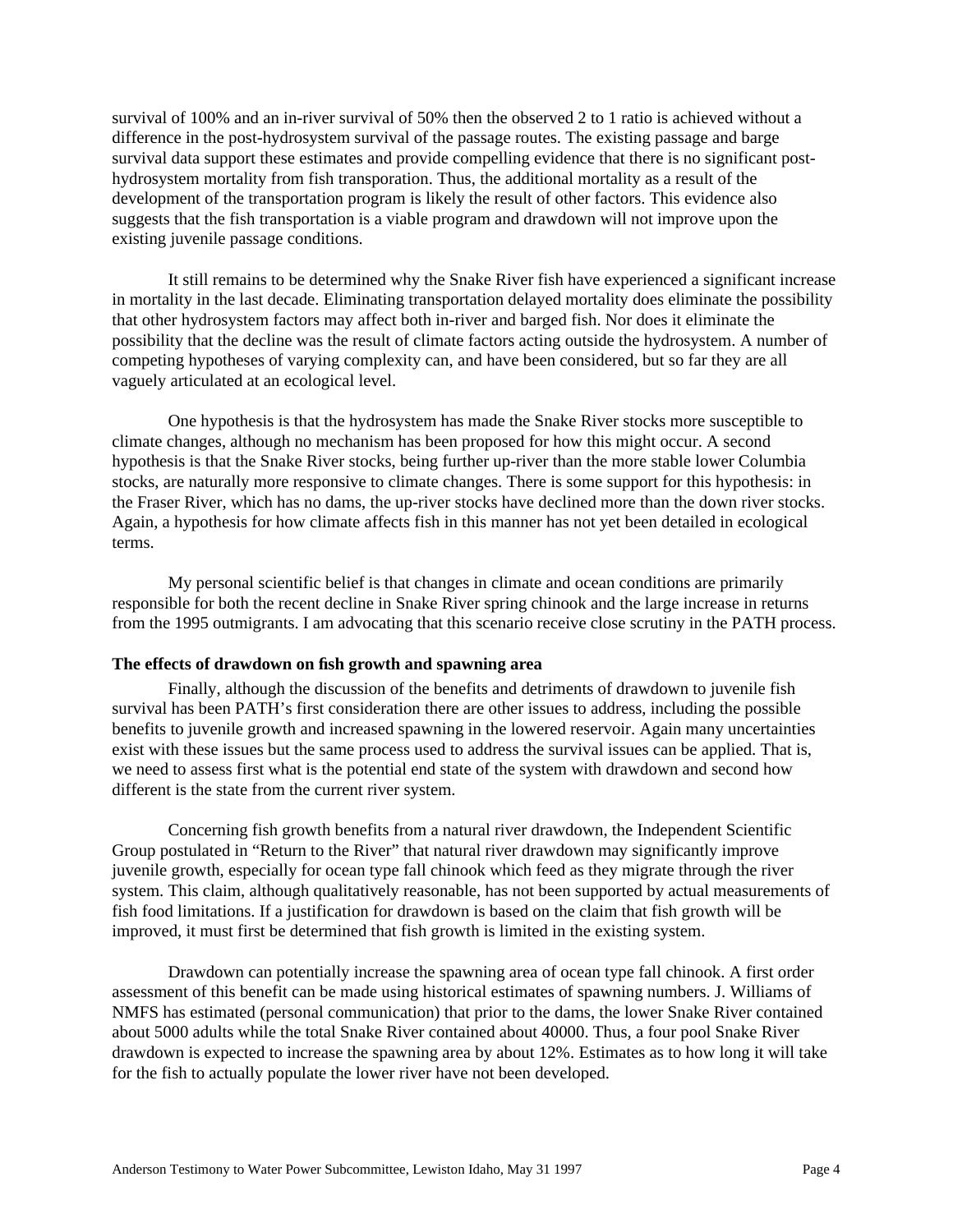# **Smolt passage survival under different scenarios**

A. Total survival with drawdown - 66%



B. Current survival in river - 43%



C. Current total survival with transportation - 72%



D. No delayed barging mortality evident from transport studies

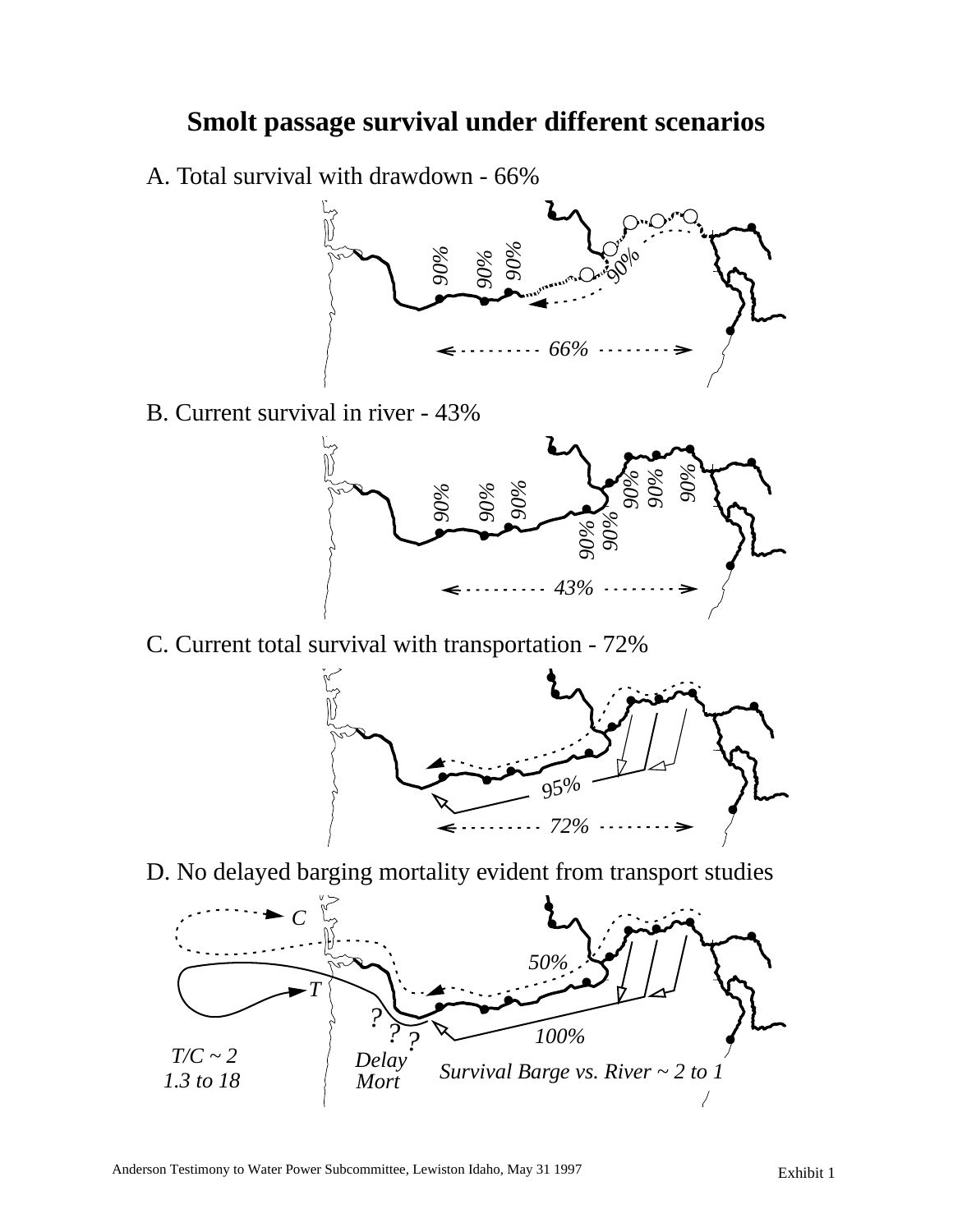# **Climate, Catch, Hydro Operations and Ocean Mortality**

E. Stocks are affected by both climate and hydrosystem operations



F. Will ocean mortality be affected by drawdown?